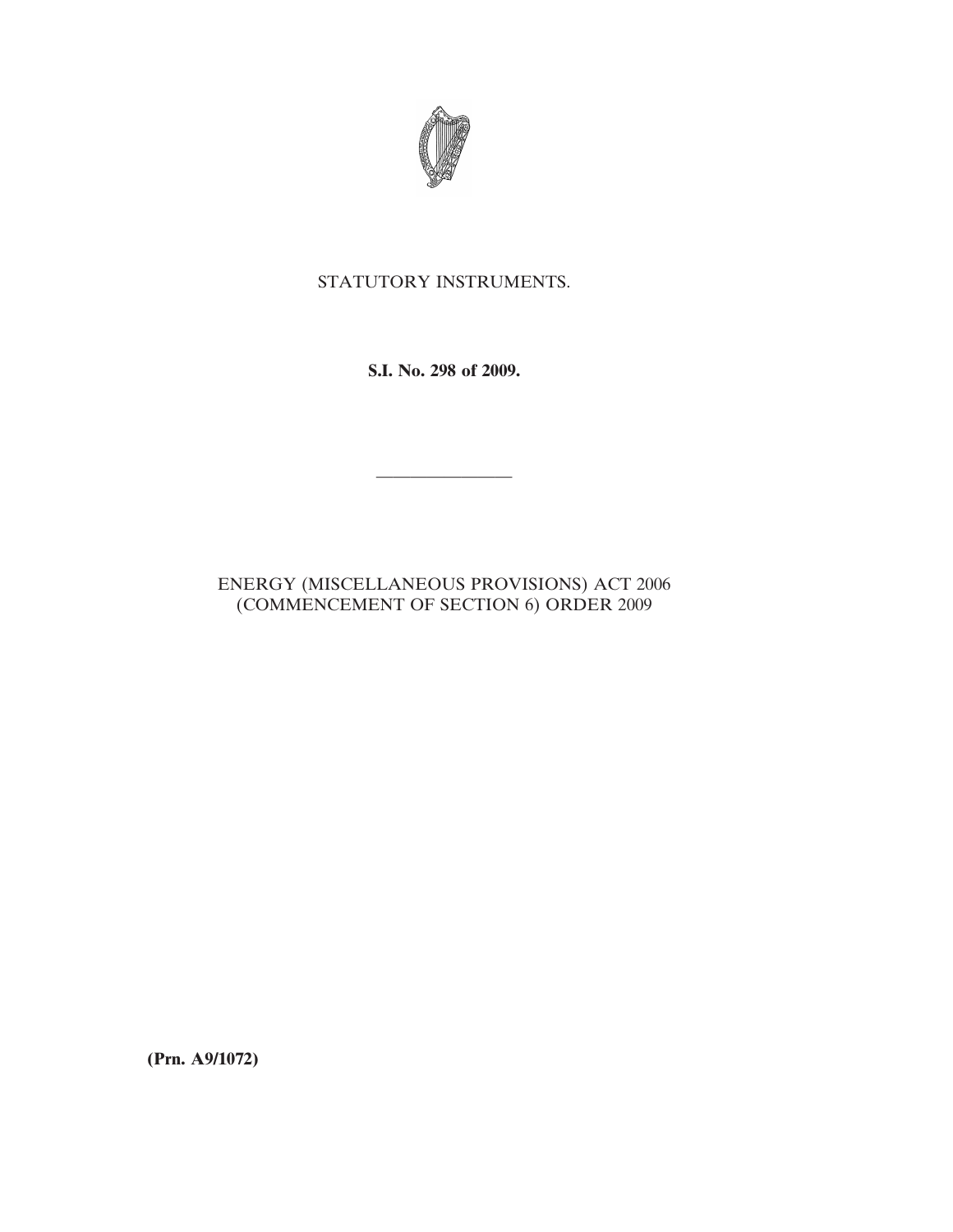## ENERGY (MISCELLANEOUS PROVISIONS) ACT 2006 (COMMENCEMENT OF SECTION 6) ORDER 2009

I, EAMONN RYAN, Minister for Communications, Energy and Natural Resources, in exercise of the powers conferred on me by section 1(2) of the Energy (Miscellaneous Provisions) Act 2006 (No. 40 of 2006), hereby order as follows.

1. This Order may be cited as the Energy (Miscellaneous Provisions) Act 2006 (Commencement of Section 6) Order 2009.

2. The 29th day of July, 2009, is hereby appointed as the day on which Section 6 of the Energy (Miscellaneous Provisions) Act 2006 (No. 40 of 2006) comes into operation.



EAMONN RYAN Minister for Communications, Energy and Natural Resources.

*Notice of the making of this Statutory Instrument was published in "Iris Oifigiu´il" of* 4*th August*, 2009.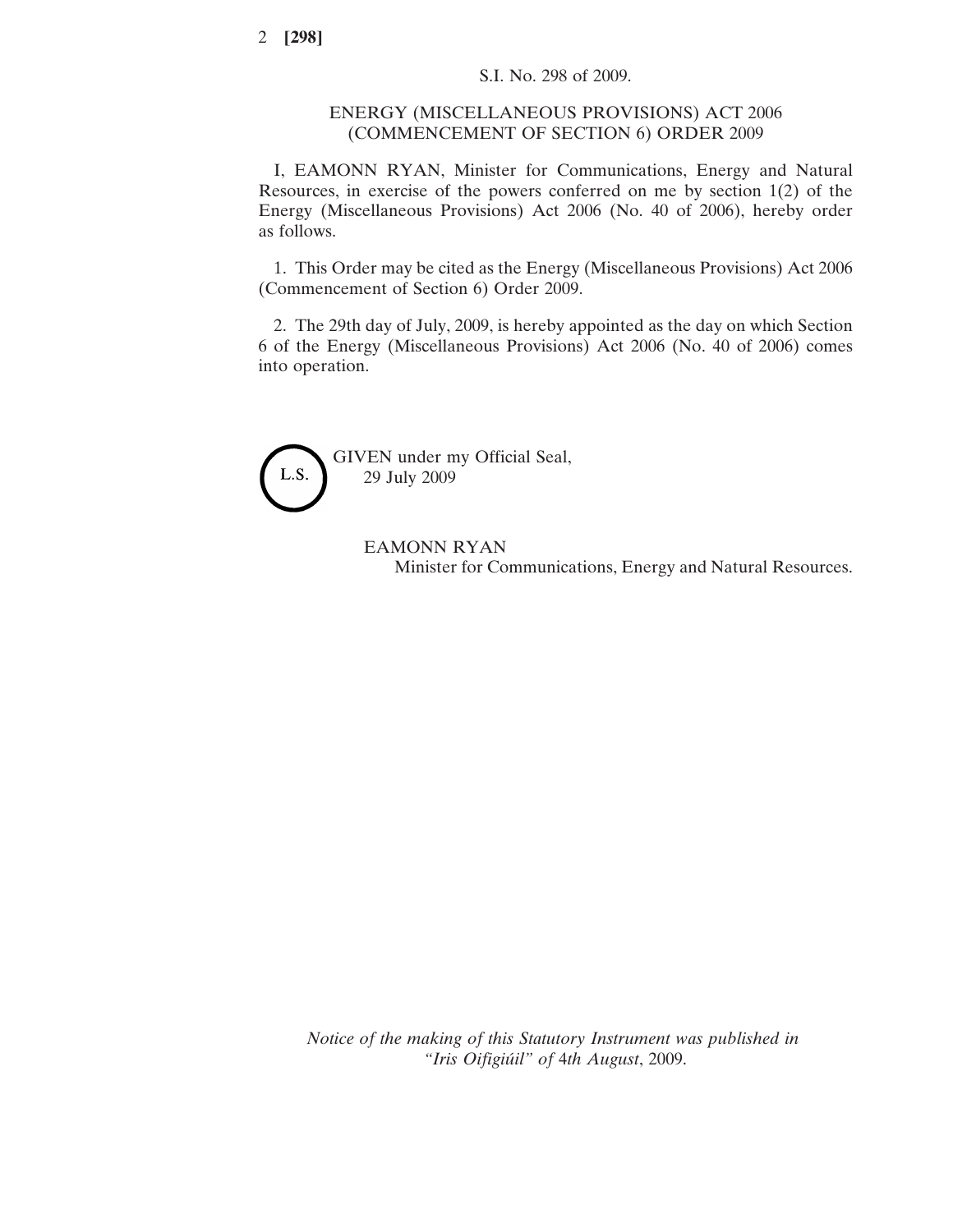**[298]** 3

## EXPLANATORY NOTE

*(This note is not part of the Instrument and does not purport to be a legal interpretation.)*

This Order brings into operation on 29th July 2009, Section 6 of the Energy (Miscellaneous Provisions) Act 2006.